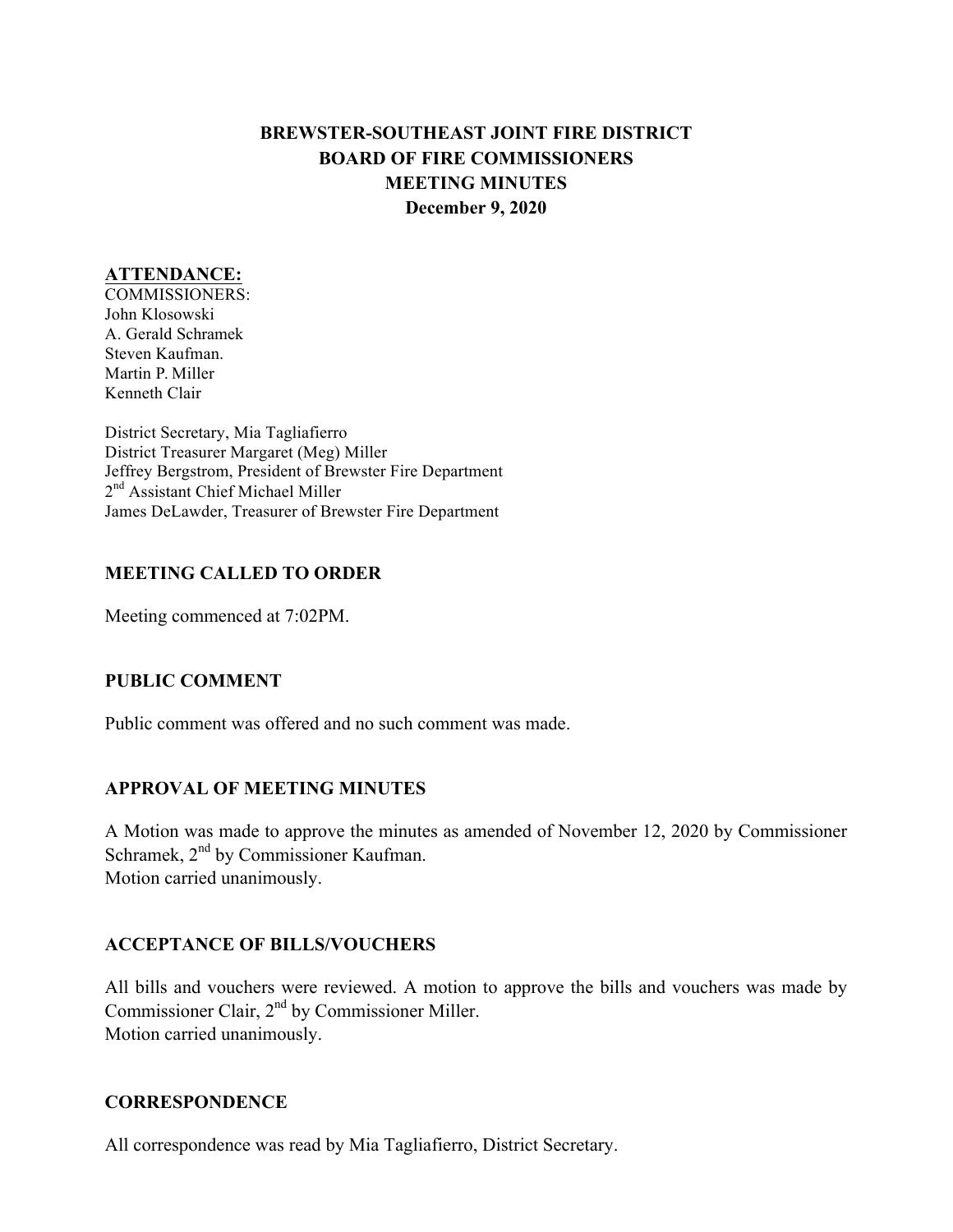## **MICHAEL BURDICK, HIGHWAY SUPERINTENDENT, TOWN OF SOUTHEAST RE: Snow Removal**

Highway Superintendent Michael Burdick attended the Board of Commissioners Meeting to discuss the Town's offer of services for snow removal during the winter months. The Town will plow, salt and make sure the entrance and exits at both houses are accessible as the storm begins and will clean up again at the end of the storm. Commissioner Schramek asks if the Board and the Town can set up a procedure for the Town to notify Chiefs if a town road is closed. Superintendent Burdick assured the Board he will notify Board members and Chiefs of road closures.

## **COMPUTER/COMMUNICATIONS/RADIOS**

Upgrades on phones are due; Commissioners will go through list of models to decide what they want.

Commissioner Miller reports that the wireless access point was installed and it helped immensely with PayPal for sale of Trees in parking lot. That access point will be disabled after tree sales since there is no need for it afterwards.

# **FACILITIES**

The parts came in for the kitchen and the repair was completed.

Michael Liguori is pursuing Russ to get copy A/C specs.

ServPro was in on Monday to decontaminate due to a member testing positive at station one.

There was a leak again in bathroom downstairs which has been repaired.

### **FIRE AND EMS EQUIPMENT**

There was a mistake while ordering the meters. Chief Miller mentioned that he had asked for single gas CO detectors for the rigs. The model received was the incorrect model, and since they were activated they cannot be returned. The meters do not give reading, they only alert when it is dangerous. The Board purchased 11 meters and Chief Miller asked to keep 3. The Walkill Ambulance would like to purchase the other 8 meters for \$100/meter.

A Motion to sell the 8 meters to the Walkill Ambulance was made by Commissioner Schramek, 2<sup>nd</sup> by Commissioner Kaufman. Motion carried unanimously.

A Motion to purchase new meters was made by Commissioner Miller, 2nd by Commissioner Clair. Motion carried 5-0.

Chief mentioned that the drawings for the Envision Brewster Project were changed. The project is starting in about 6 months, and in light of this project he suggested selling the rescue truck and purchasing a 75ft ladder truck for the buildings that will be put up. Chief Miller also inquired about reaching out to the architect. Commissioner Schramek will be discussing with the mayor on Friday and Chief Miller will be attending.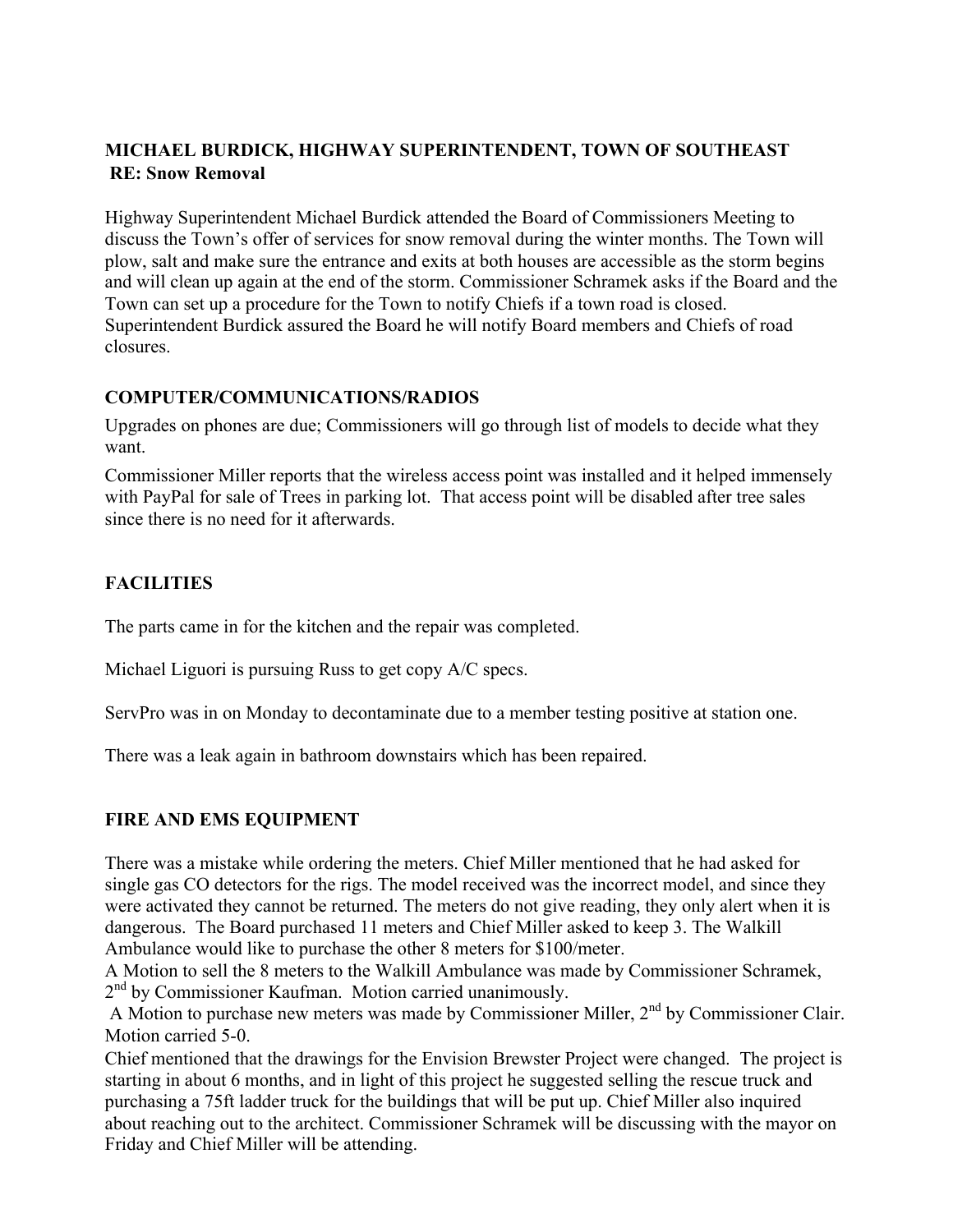### **FIRE PREVENTION**

Nothing to report.

#### **INSURANCE CLAIMS/VFBL**

Insurance check for payment of damage sustained to car 11-1-1 while it was parked and unoccupied has been sent via mail and should be arriving shortly.

#### **LEGAL CONTACT/REPORTS**

Michael Ligouri talked to the AIG. The Milltown property will be put before real property board in 2021, their Real Property Board has not met due to covid.

A Motion to authorize Commissioner Kaufman to sign DEC Revocable Land Use Permit was made by Commissioner Klosowski, 2<sup>nd</sup> by Commissioner Clair. Motion carried 5-0.

#### **LOSAP**

Documents will be sent to Commissioner Kaufman and Commissioner Miller regarding missing points.

Brief discussion re: LOSAP and insurance, requirements with new members and probationary period. A new member will not get off of probation until insurance and LOSAP documents are executed and it goes before the Board.

#### **OSHA MANDATES**

Bail out is moving forward. Several sessions have been done already. At least half of the active members have sat through power point. Jump sessions have been done in groups of 4.

Training officer has classes available for next month. On the  $14<sup>th</sup>$  for hazmat, sexual harassment etc.

Physicals will be done during Feb. & March 2021.

| Vehicle        | $\beta$ eginning<br>Mileage | Ending Mileage | Total Monthly<br>Mileage | Work Performed |
|----------------|-----------------------------|----------------|--------------------------|----------------|
| $ 11 - 1 - 1 $ | 64,950                      | 65,221         | 271                      |                |
| $11 - 1 - 2$   |                             |                | 174                      |                |
| $ 11 - 1 - 3 $ | 42,660                      | 43,217         | 457                      |                |

### **VEHICLE MAINTENANCE**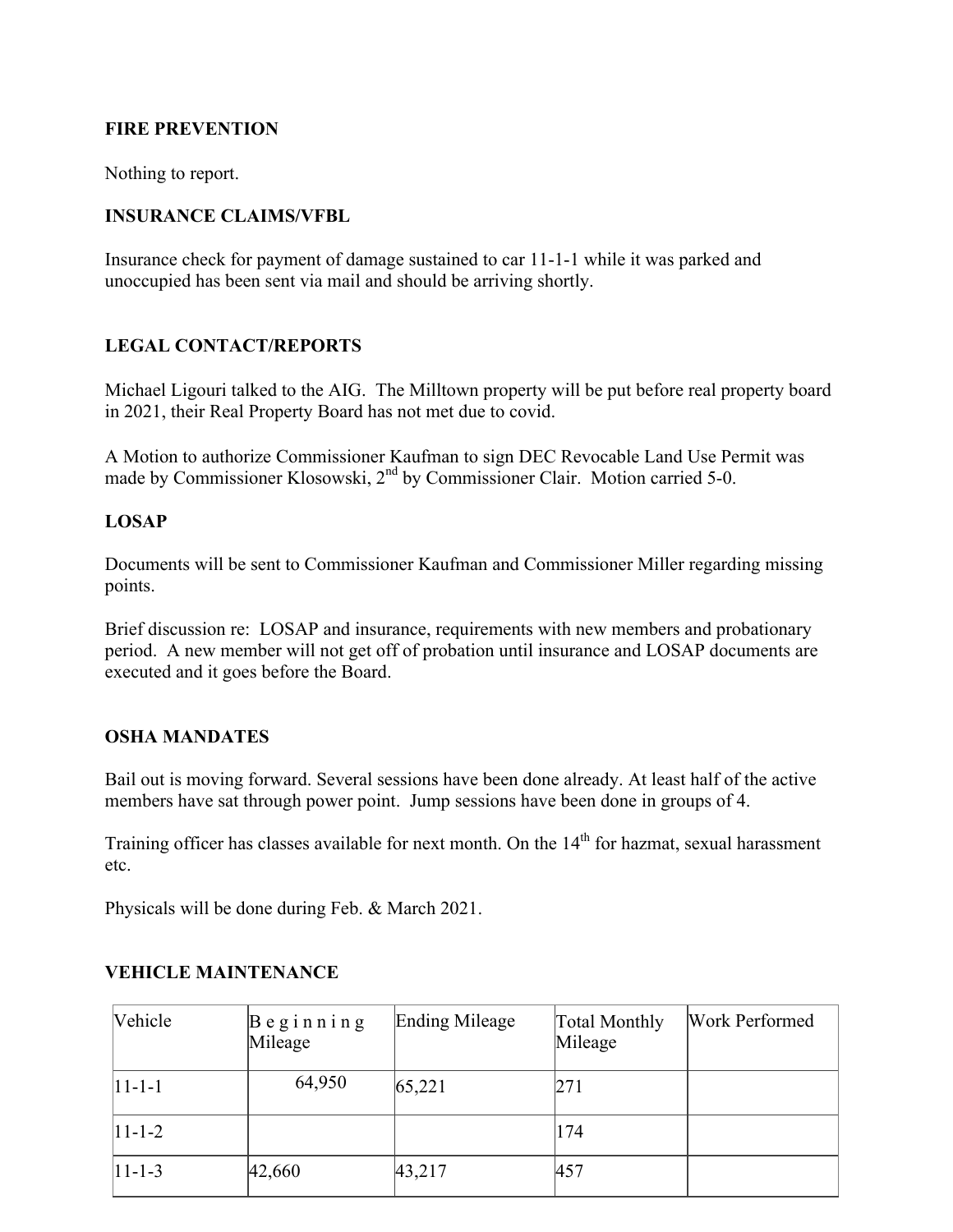## **RECRUITMENT AND RETENTION**

In result of the recruitment video that was run during tree sales, 4 membership applications were given out.

### **CHIEF'S REPORT**

Chief Miller mentioned that there are new trails in Brewster Heights made by Putnam County Land Trust. The Chief uploaded the map into I Am Responding.

### **FUTURE CAPITAL PROJECTS**

Nothing to report.

## **GRANTS**

Nothing to report

### **NEW APPARATUS 11-8-1**

Nothing to report.

### **TRAVEL AND TRAINING**

Nothing to report.

## **ADP PAYROLL**

Commissioner Clair will sit with treasurer to discuss the Secretary's overpayment.

#### **FIRE ROADS**

Nothing to report.

### **TREASURERY REPORTS**

The Board will review files for reconciliation.